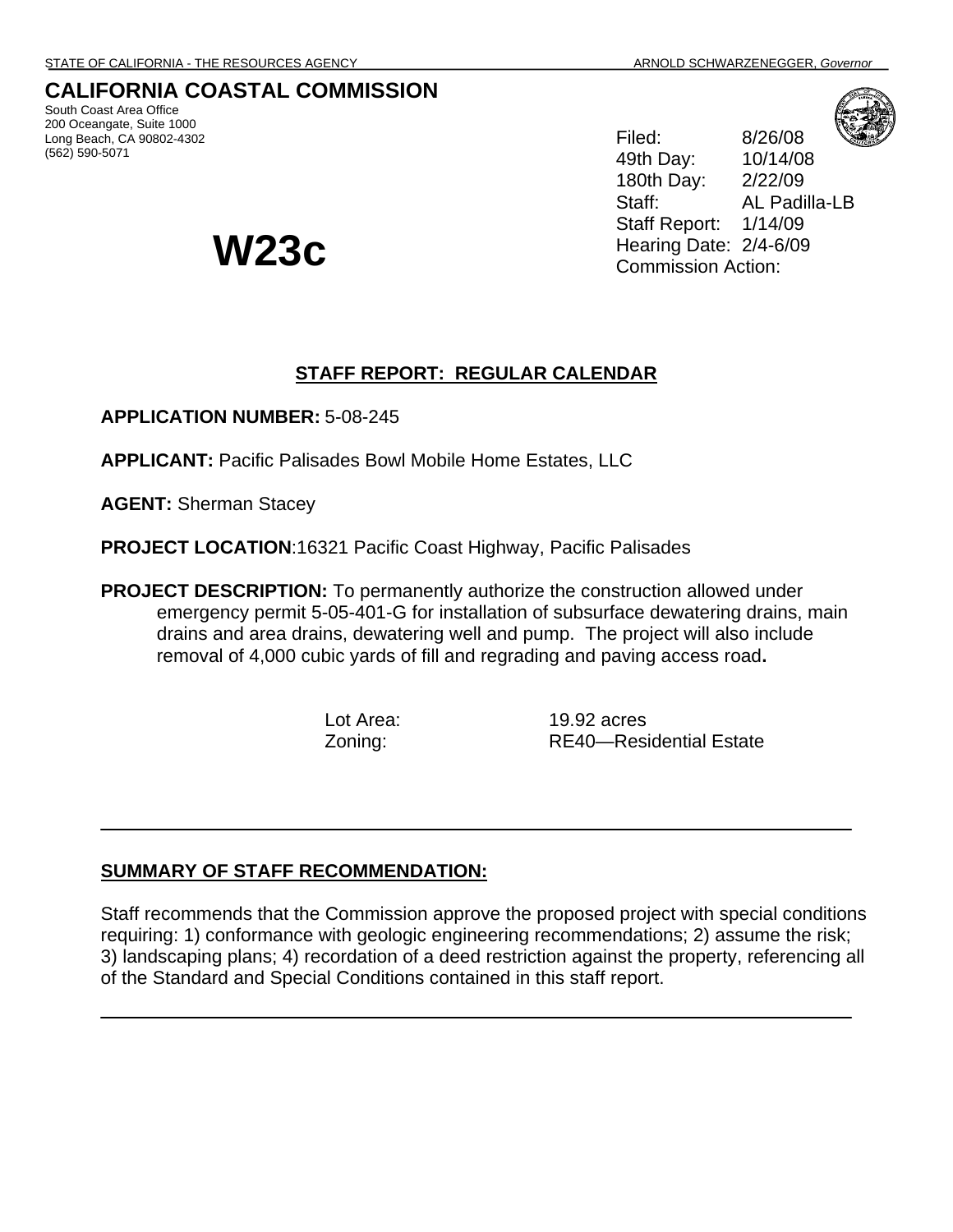#### 5-08-245 Page 2

## **STAFF RECOMMENDATION:**

### **MOTION:** *I move that the Commission approve Coastal Development Permit No. 5-08-245 pursuant to the staff recommendation.*

## **STAFF RECOMMENDATION OF APPROVAL:**

Staff recommends a **YES** vote. Passage of this motion will result in approval of the permit as conditioned and adoption of the following resolution and findings. The motion passes only by affirmative vote of a majority of the Commissioners present.

## **RESOLUTION TO APPROVE THE PERMIT:**

The Commission hereby approves a coastal development permit for the proposed development and adopts the findings set forth below on grounds that the development as conditioned will be in conformity with the policies of Chapter 3 of the Coastal Act and will not prejudice the ability of the local government having jurisdiction over the area to prepare a Local Coastal Program conforming to the provisions of Chapter 3. Approval of the permit complies with the California Environmental Quality Act because either 1) feasible mitigation measures and/or alternatives have been incorporated to substantially lessen any significant adverse effects of the development on the environment, or 2) there are no further feasible mitigation measures or alternatives that would substantially lessen any significant adverse impacts of the development on the environment.

## **II. STANDARD CONDITIONS:**

- 1. Notice of Receipt and Acknowledgment. The permit is not valid and development shall not commence until a copy of the permit, signed by the permittee or authorized agent, acknowledging receipt of the permit and acceptance of the terms and conditions, is returned to the Commission office.
- 2. Expiration. If development has not commenced, the permit will expire two years from the date this permit is reported to the Commission. Development shall be pursued in a diligent manner and completed in a reasonable period of time. Application for extension of the permit must be made prior to the expiration date.
- 3. Interpretation. Any questions of intent or interpretation of any condition will be resolved by the Executive Director or the Commission.
- 4. Assignment. The permit may be assigned to any qualified person, provided assignee files with the Commission an affidavit accepting all terms and conditions of the permit.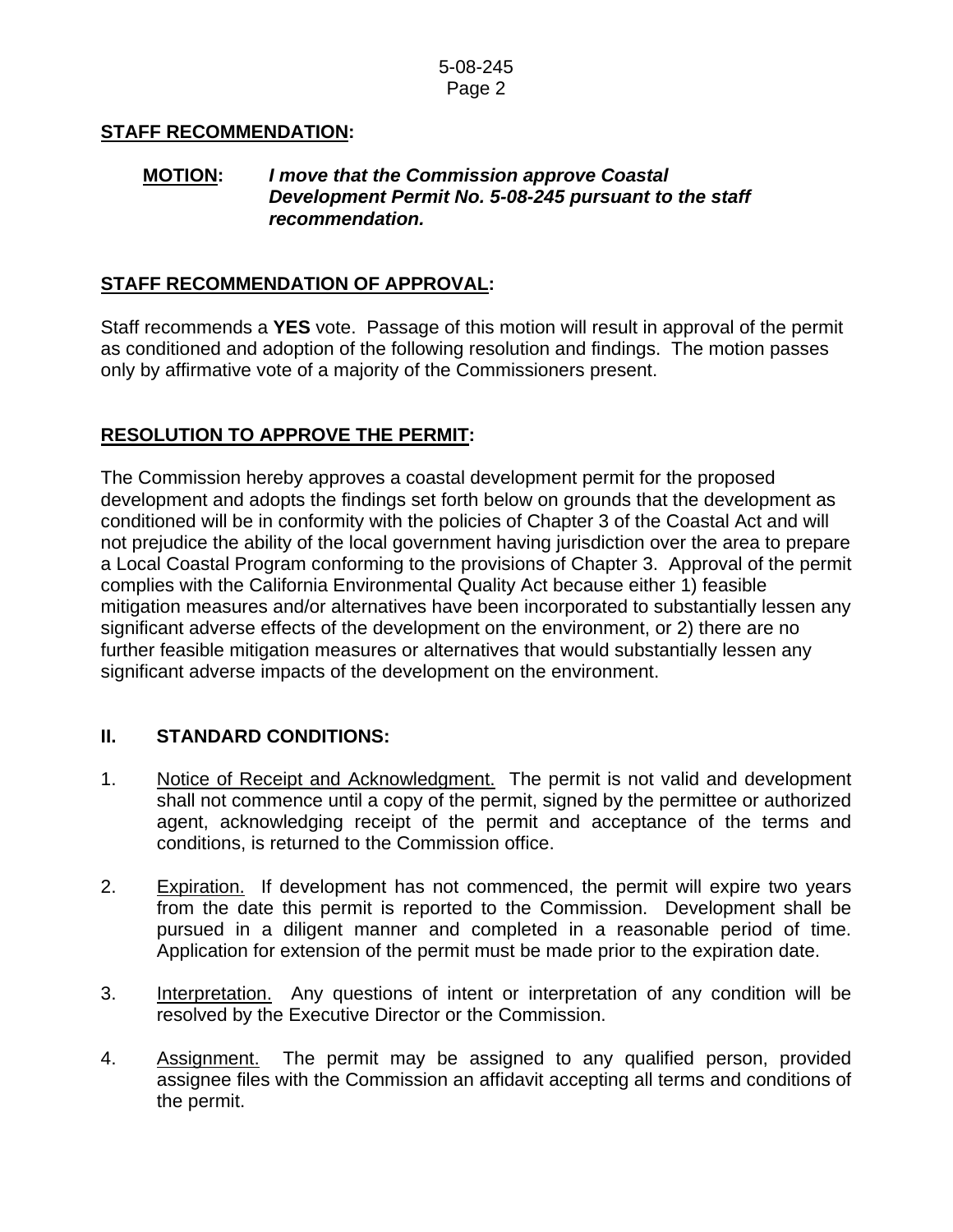5. Terms and Conditions Run with the Land. These terms and conditions shall be perpetual, and it is the intention of the Commission and the permittee to bind all future owners and possessors of the subject property to the terms and conditions.

### **III. SPECIAL CONDITIONS**

.

### **1. Conformance of Design and Construction Plans to Geotechnical Report**

 A) All final design and construction plans and grading and drainage plans, shall be consistent with all recommendations contained in Geologic Engineering Report, by Joseph M. Provenzano, P. E., dated December 20, 2006, except for landscaping and irrigation which shall be consistent with Special Condition No. 3 below.

 B) The permittee shall undertake development in accordance with the approved final plans. Any proposed changes to the approved final plans shall be reported to the Executive Director. No changes to the approved final plans shall occur without a Commission amendment to this coastal development permit unless the Executive Director determines that no amendment is required.

### **2. Assumption of Risk, Waiver of Liability and Indemnity**

 By acceptance of this permit, the applicant acknowledges and agrees (i) that the site may be subject to hazards from landslide activity, erosion and/or earth movement, (ii) to assume the risks to the property that is the subject of this permit of injury and damage from such hazards in connection with this permitted development; (iii) to unconditionally waive any claim of damage or liability against the Commission, its officers, agents, and employees for injury or damage from such hazards; and (iv) to indemnify and hold harmless the Commission, its officers, agents, and employees with respect to the Commission's approval of the project against any and all liability, claims, demands, damages, costs (including costs and fees incurred in defense of such claims), expenses, and amounts paid in settlement arising from any injury or damage due to such hazards.

#### **3. Landscape Plan**

A) PRIOR TO ISSUANCE OF THE COASTAL DEVELOPMENT PERMIT, the applicant shall submit a final landscaping plan prepared by a landscape architect or qualified landscape professional. The consulting landscape architect or qualified landscape professional shall certify in writing that the final Landscape plans are in conformance with the following requirements:

 (a) the vegetation planted shall consist primarily of native/drought and fire resistant plants of the coastal sage community as listed by the California Native Plant Society, Santa Monica Mountains Chapter, in their document entitled Recommended List of Plants for Landscaping in the Santa Monica Mountains,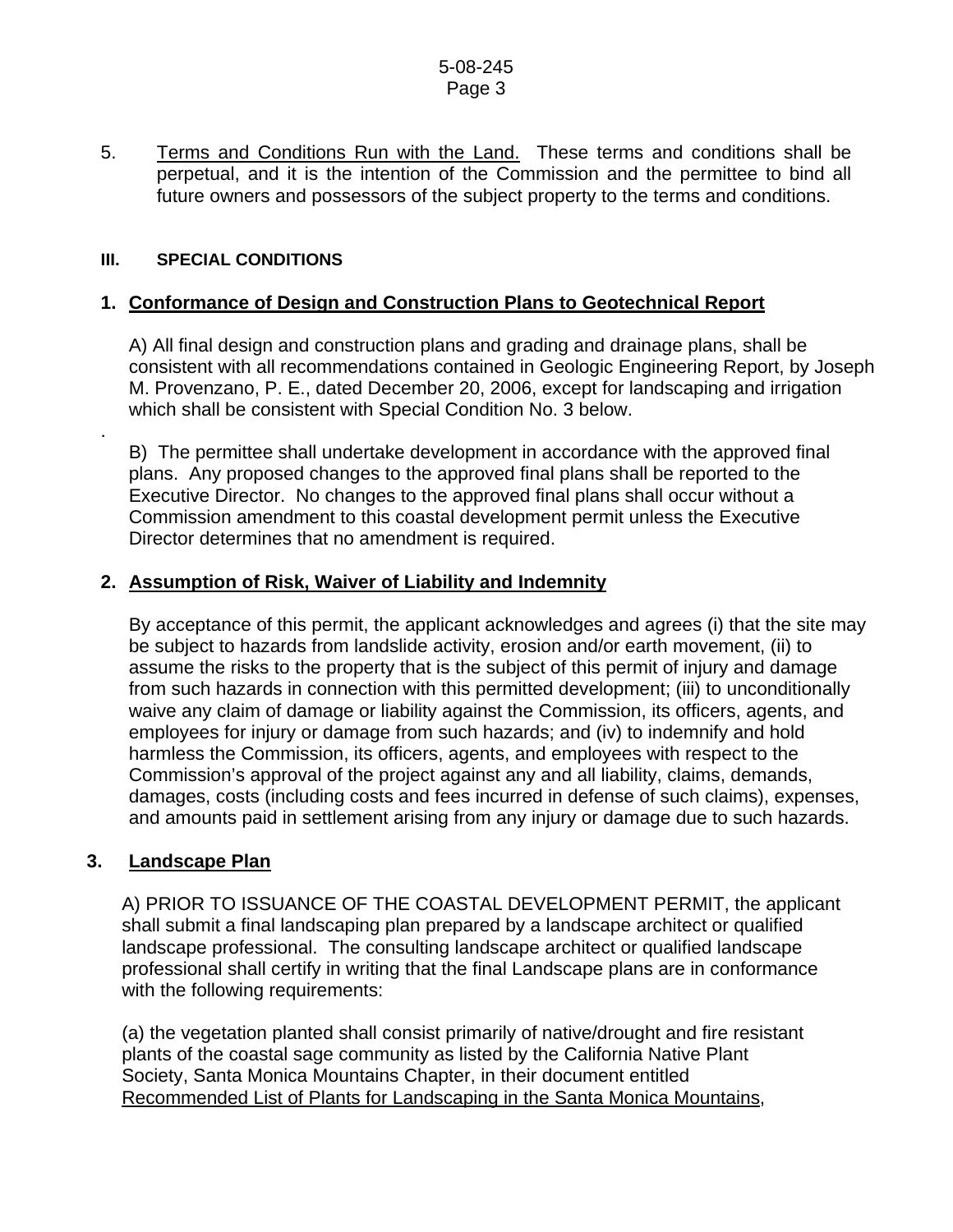dated February 5, 1996; no plant species listed as problematic and/or invasive by the California Native Plant Society, the California Invasive Plant Council (formerly known as the California Exotic Pest Plant Council), or as may be identified from time to time by the State of California shall be utilized on the property; (b) no plant species listed as a 'noxious weed' by the State of California or the U.S. Federal Government shall be utilized within the property; (c) no temporary or permanent irrigation system shall be allowed on the repaired slope area. Irrigation shall be by hand only; (d) all required plantings will be maintained in good growing conditions throughout the life of the project, and whenever necessary, shall be replaced with new plant materials to ensure continued compliance with the landscape plan.

1) The plan shall include, at a minimum, the following components:

 (a) A map showing the type, size, and location of all plant materials that will be on the developed site, topography of the developed site, and all other landscape features, and;

(b) A schedule for installation of plants.

 B) Five years from the date of the implementation of the landscaping plan the applicant shall submit for the review and approval of the Executive Director, a landscape monitoring report, prepared by a licensed Landscape Architect, that certifies the on-site landscaping is in conformance with the landscape plan approved pursuant to this Special Condition. The monitoring report shall include photographic documentation of plant species and plant coverage.

 If the landscape monitoring report indicates the landscaping is not in conformance with or has failed to meet the performance standards specified in the landscaping plan approved pursuant to this permit, the applicant, or successors in interest, shall submit a revised or supplemental landscape plan for the review and approval of the Executive Director. The revised landscaping plan must be prepared by a licensed Landscape Architect and shall specify measures to remediate those portions of the original plan that have failed or are not in conformance with the original approved plan.

 C) The permittee shall undertake development in accordance with the approved final plan. Any proposed changes to the approved final plan shall be reported to the Executive Director. No changes to the approved final plan shall occur without a Commission amendment to this coastal development permit unless the Executive Director determines that no amendment is required.

### **4. Deed Restriction**

PRIOR TO ISSUANCE OF THE COASTAL DEVELOPMENT PERMIT, the applicant shall submit to the Executive Director for review and approval documentation demonstrating that the applicant has executed and recorded against the parcel(s) governed by this permit a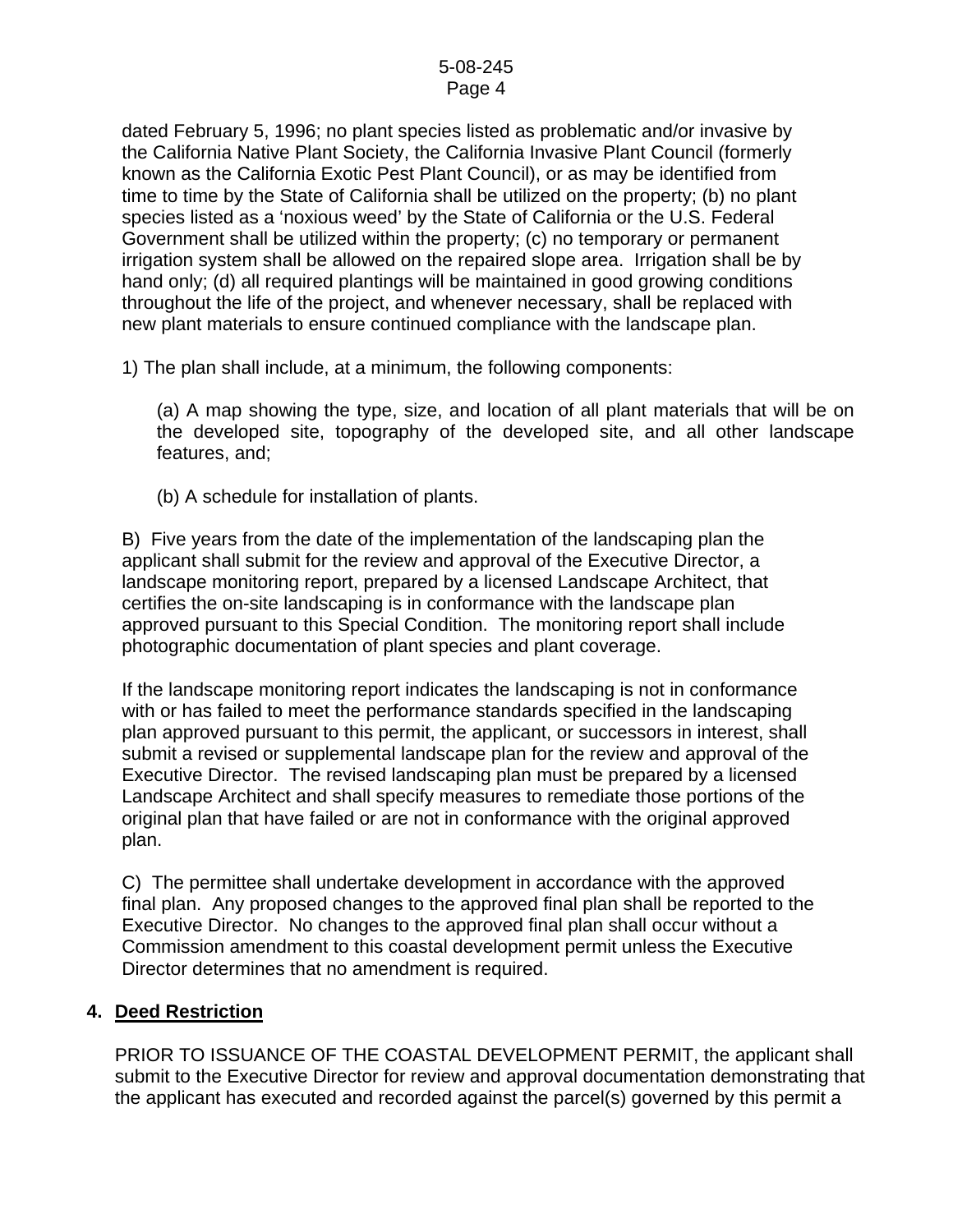deed restriction, in a form and content acceptable to the Executive Director: (1) indicating that, pursuant to this permit, the California Coastal Commission has authorized development on the subject property, subject to terms and conditions that restrict the use and enjoyment of that property; and (2) imposing the Special Conditions of this permit as covenants, conditions and restrictions on the use and enjoyment of the Property. The deed restriction shall include a legal description of the entire parcel or parcels governed by this permit. The deed restriction shall also indicate that, in the event of an extinguishment or termination of the deed restriction for any reason, the terms and conditions of this permit shall continue to restrict the use and enjoyment of the subject property so long as either this permit or the development it authorizes, or any part, modification, or amendment thereof, remains in existence on or with respect to the subject property.

# **IV. FINDINGS AND DECLARATIONS:**

The Commission hereby finds and declares:

## **A. Project Description and Location**

The applicant is requesting a coastal development permit to permanently authorize the construction allowed under an emergency permit (5-05-401-G) for the installation of subsurface dewatering drains, main drains and area drains, dewatering well and pump; and regrade and pave the access street on a 19 acre 170 unit mobile home park. Approximately 4,000 cubic yards of fill material is being removed which is mainly landslide debris that covered the existing roadway and surrounding area within the mobile home park. The fill removed has been exported off-site and outside of the coastal zone.

The dewatering drain lines (miradrain drainage panels) consist of nine subterranean lines extending 8 to 12 below grade and varying from approximately 60 to 90 feet in length. The drain lines connect to a 12 inch diameter main line located along the existing road (Terrace Drive) at the toe of the slope. The main drain connects to the existing storm drain along Pacific Coast Highway (see Exhibit No. 3 and 4).

The project is located within an irregular shaped 19 acre parcel. The front portion of the site is a gently sloping graded area varying in depth from Pacific Coast Highway inland, from approximately 100 feet along the western (upcoast) portion of the property to approximately 275 feet along the eastern (downcoast) portion of the property. The property then ascends approximately 200 feet at a 2:1 slope where the property ends approximately 2/3 up the 275 foot high slope. Beyond the upper portion of the property is a fire access road for the adjacent mobile home park (Tahitian Terrace). At the top of the slope is the public residential street, Asilomar Boulevard, and residential development along the inland side of the street.

The approximately 170 mobile homes are located on the flat portion of the property, between the toe of the slope and PCH. Running along most of the entire length of the toe of the slope, within the property, is one of the park's private interior circulation roads (Terrace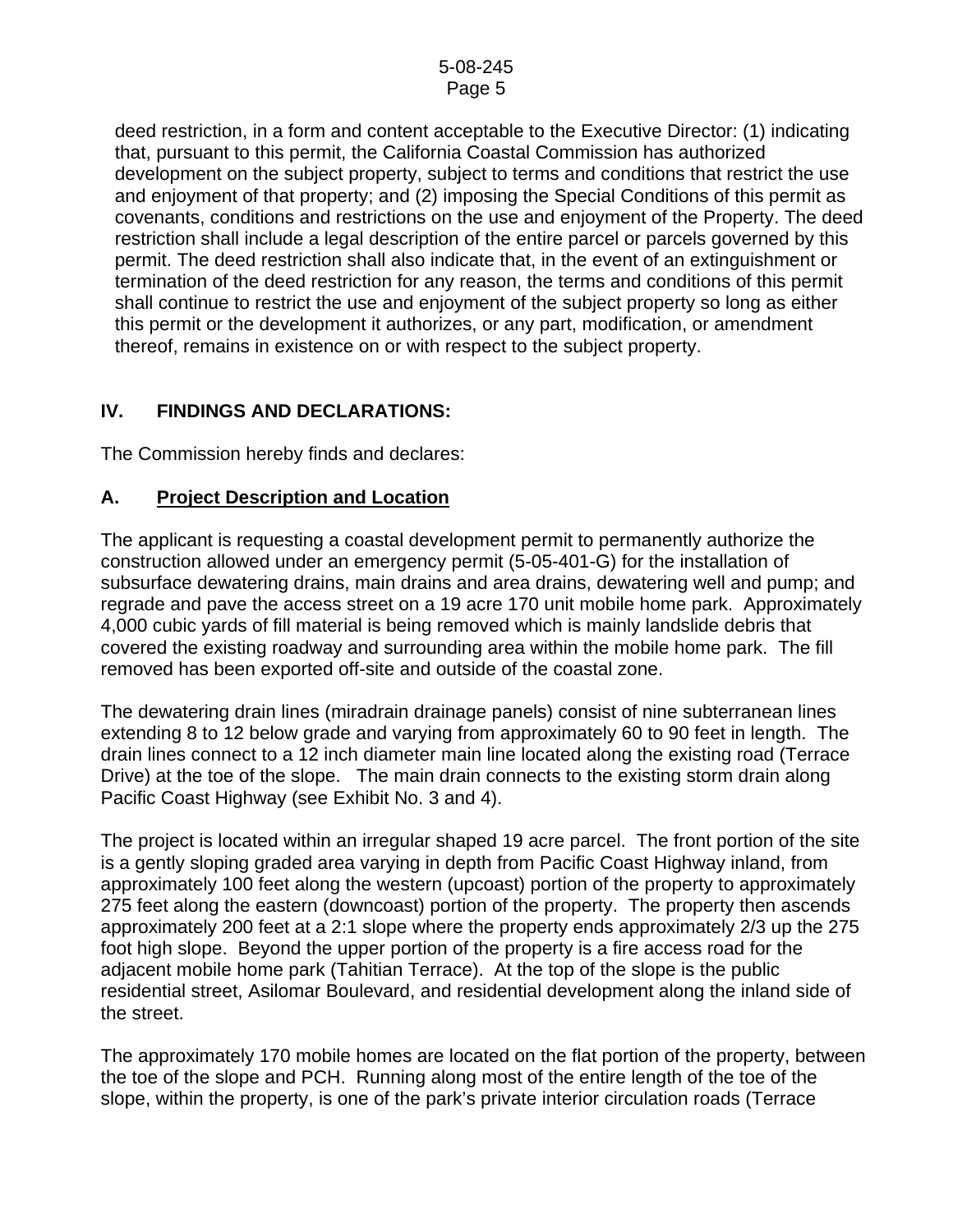Road). The slope drainage devises will be located along the slope and within the existing roadway (see Exhibit No. 3).

The proposed project is a follow-up of an emergency permit (5-05-401-G) that was issued in October 2005 for installation of drainage panels and slope drains; installation of erosion control blanket on the slope; and removal of unconsolidated stockpiles of earth generated by slope failure. As required, following the issuance of an emergency permit, the applicant submitted a regular permit application (5-05-401) for permanent authorization of development approved under the emergency permit, as well as proposed regrading of the lower half of the slope to a gradient of 1.5:1(horizontal: vertical) and upper slope to a gradient of 2:1, with 19,740 cubic yards of grading. Staff was concerned with the amount and necessity of the grading and was also concerned with the further destabilization of the slope. Because of these concerns and lack of information regarding the overall stability of the entire slope, which involves two other properties (City of Los Angeles and Tahitian Terrace Mobile Home Park), the applicant withdrew the application due to the Permit Streamlining Act and to provide additional time to redesign the project and work with the adjoining property owners to do further geologic investigation of the entire slope.

According to the applicant's representative, the applicant, the City of Los Angeles, and the owner of the adjacent Tahitian Terrace Mobile Home Park have entered into a cooperative agreement and financed an investigation of the landslide area above the property. Subsequently, the applicant submitted a second application (No. 5-07-403) for the drainage improvements, including two, approximately 700 foot and 160 foot long, 4 foot high soldier beam retaining walls. The two retaining walls were not intended as an overall solution to the landslide problem that encompasses a greater area than the applicant's property, but was an immediate project to address the sliding along the lower portion of the site on the applicant's property by supporting the toe of the slope and protecting the existing roadway and mobile homes from further slope sliding or sloughing. However, according to the applicant, due to new subsurface explorations conducted in 2007, the applicant needed additional time to conduct further geotechnical studies for the retaining walls and withdrew the second application in order to complete the geotechnical investigation. The Geotechnical Engineering Investigation Report, was completed on August 15, 2008, by Praad Geotechnical, Inc. The report concluded that the proposed retaining walls, as designed, would have little effect upon the stability of the soils and would be subject to substantial landslide movement and distress. Therefore, the applicant resubmitted an application for only the drainage improvements and removed the retaining walls from the proposed project.

The applicant, the City of Los Angeles, and Tahitian Terrace Mobile Home Park continue to work together to address remediation of the entire slope and to design a comprehensive slope stabilization plan.

The mobile home park is registered with the State Department of Housing and Community Development (HCD). The State Department of Housing and Community Development (HCD) regulates mobile home parks under the State Mobile Home Parks Act and has adopted regulations governing construction and occupancy of privately owned mobile homes within California. Except for certain enumerated categories of local land use regulations, the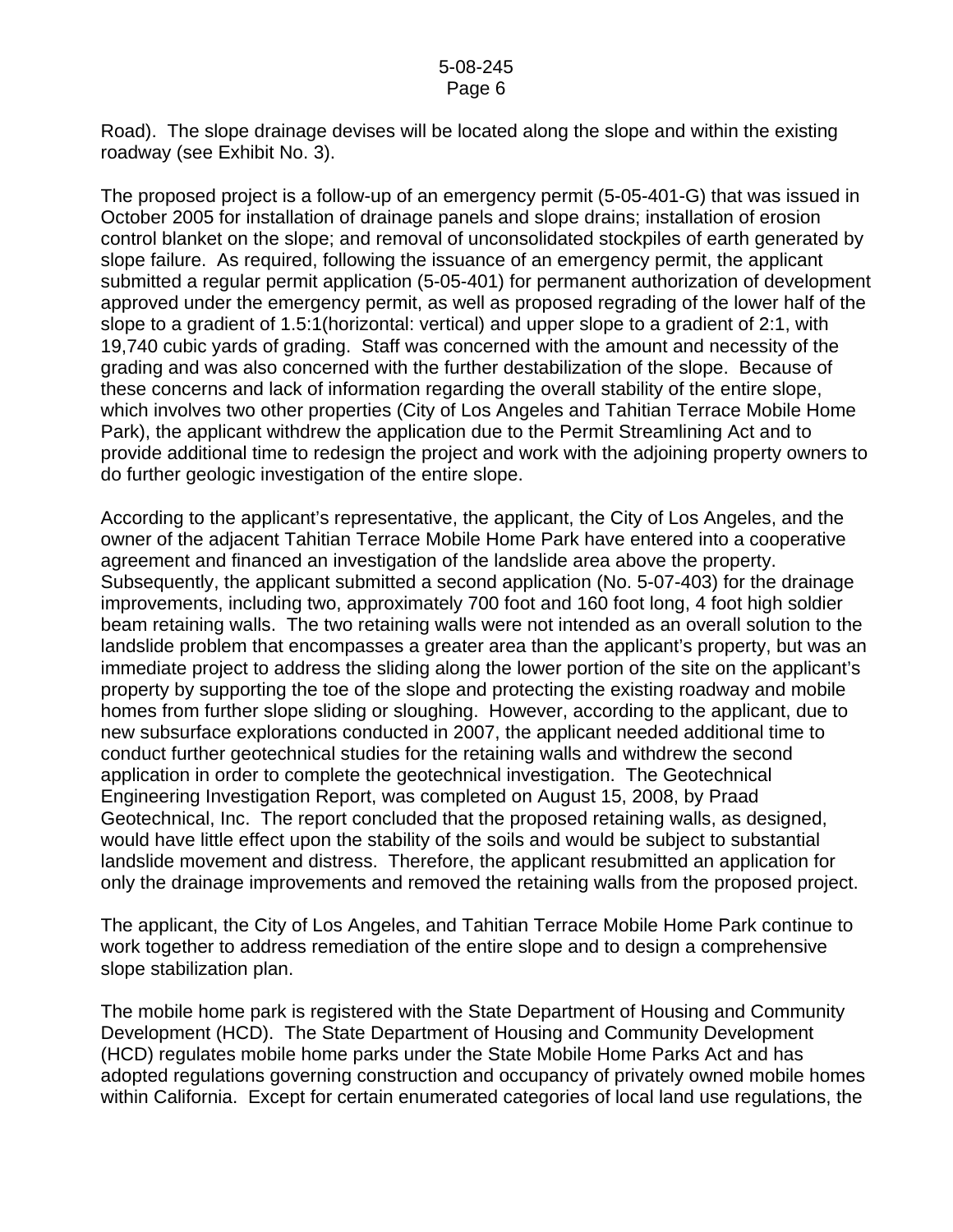Mobile Home Parks Act preempts local government police power authority to regulate land uses affecting mobile home parks. However, the Mobile Home Parks Act does not address or prevent application of statewide policies of the Coastal Act.

## **B. Geologic Hazards**

Section 30253 states:

*New development shall:* 

 *(a) Minimize risks to life and property in areas of high geologic, flood, and fire hazard.* 

- *(b) Assure stability and structural integrity, and neither create nor contribute significantly to erosion, geologic instability, or destruction of the site or surrounding area or in any way require the construction of protective devices that would substantially alter natural landforms along bluffs and cliffs.*
- *(c) Be consistent with requirements imposed by an air pollution control district or the State Air Resources Board as to each particular development.*
- *(d) Minimize energy consumption and vehicle miles traveled.*
- *(e) Where appropriate, protect special communities and neighborhoods that, because of their unique characteristics, are popular visitor destination points for recreational uses.*

Section 30253 of the Coastal Act requires new development to minimize risk to life and property in areas of high geologic hazard and assure stability and structural integrity of the subject site and development.

The project site has experienced slope failure in 1982, 1998, 2001, and most recently in 2005. The slide known as the Asilomar Boulevard landslide (see Exhibit No. 5) affects at least three separate properties (the applicant's mobile home park, the Tahitian Terrace Mobile Home Park, and the City of Los Angeles right-of-way (Asilomar Boulevard). According to the consulting geotechnical engineer, the slide reactivates during periods of heavy rainfall. Over the years there has been lateral movements and cracking (tension cracks) of asphalt pavement at the base of the slope; tension cracks at the top of the slope along the old fire road; erosion gullies along the slope; existing shallow storm drains along the slope have been displaced by ground movement and are no longer operating; and active seepage. According to the applicant's representative, after the 2000/2001 rains activated a slide mass on the slope, recommendations for a drain system were made to the previous property owner, but never implemented. During the following years the slide mass appeared to stabilize; however, in 2005, rains reactivated the slide mass destroying the park road at the toe of the slope and forcing the removal of 11 mobile homes.

Following a geotechnical investigation conducted by Josehph M. Provenzano, P.E., Geotechnical Engineer, dated Sepember 28, 2005, that included a total of seventeen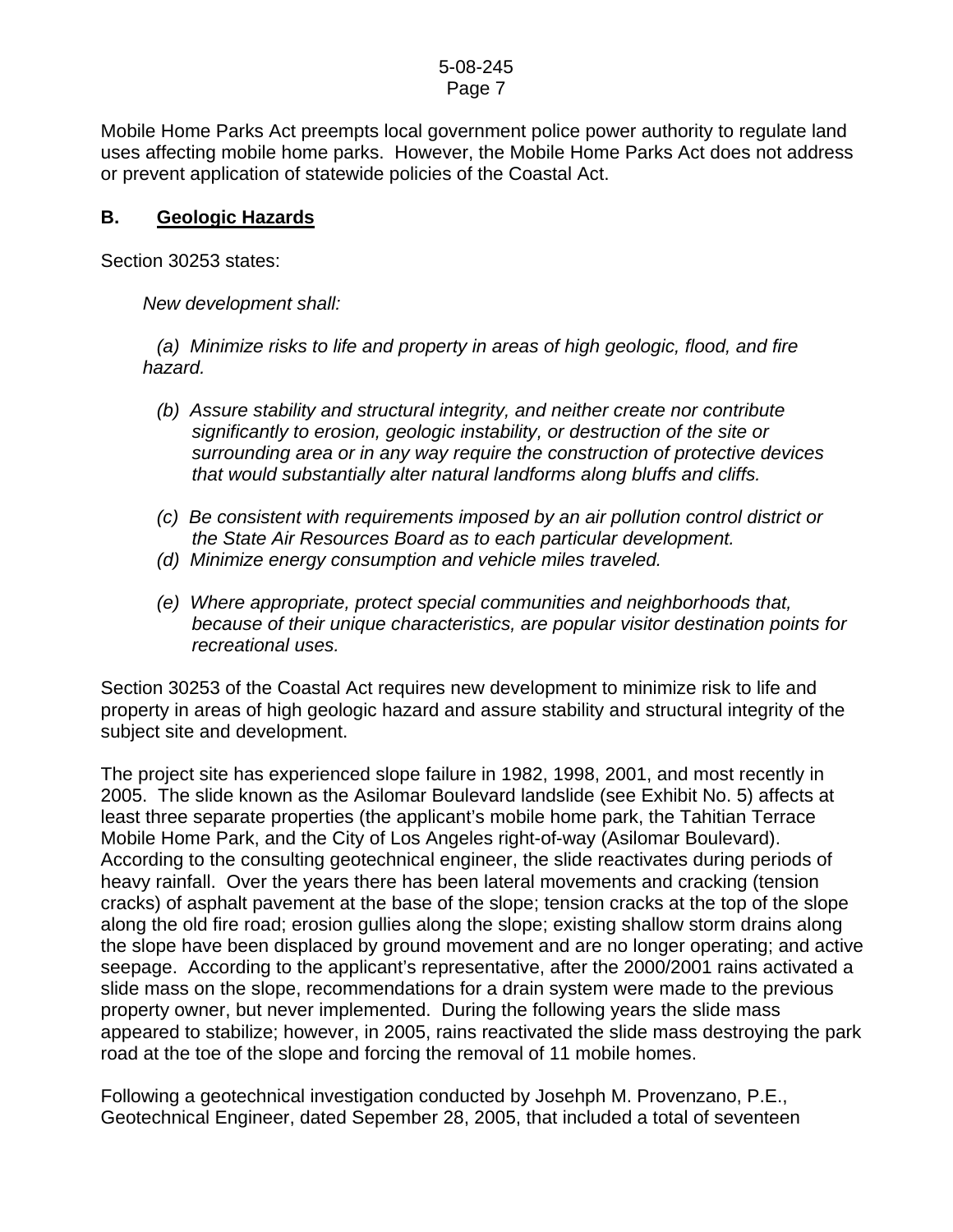borings, a new drainage system was proposed. The drainage system included slope subdrains, perimerter subdrains, and an intercept subdrain/well system. The drainage system was installed in 2005 under the emergency permit (No. 5-05-401-G). During construction, erosion control methods, such as the use of sand bags and silt curtains, were implemented and all soil debris has been removed and disposed of in an appropriate site outside of the Coastal Zone.

According to the applicant's representative, the drainage system that was installed under the emergency permit was performing well and there has been no major movement of the slope; however, a 100 foot section of the 12 inch perimeter drainline installed beneath Terrace Drive to drain the slope drains and dewatering well suffered a collapse due to insufficient wall strength. Once the damage pipe was discovered and located, the damaged section was removed and replaced with a same diameter pipe but with a thicker wall (1.25 inches).

The consulting geotechnical engineer is also recommended that jut mats be installed to prevent erosion during the rainy season and that the slope be planted with ivy and irrigated with an automatic irrigation system to encourage growth. The jut mats were installed following the installation of the drainage lines. However, the slope has not been revegetated.

Generally, ivy, which is proposed for vegetating the disturbed area of the slope, is an invasive plant and is a moderate water user. The Commission has consistently required that landscaping be non-invasive and consist of drought tolerant type plants, and on a slope that has experienced slope failure due to excess rain water, it is important that water use is kept to a minimum and that an irrigation system be prohibited on the slope to prevent over watering and/or accidental line breaks. Therefore, the project is conditioned (Special Condition No.1) to comply with the recommendations of the geotechnical report, except for the landscaping and irrigation recommendations. Special Condition No. 4 requires a landscape plan using non-invasive and drought tolerant plants, to minimize water use on the slope, and that irrigation be done by hand only to ensure that the slope is not over watered.

The report for the drainage system concludes that the proposed drainage system will provide localized stability to the slope. However, the report prepared by Praad Geotechnical, Inc. which analyzed additional borings and the previously proposed retaining wall, indicates that due to the magnitude of the landslide extensive slope improvements will be necessary to address the global stabilization of the landslide that involves the two adjacent properties. The applicant and adjoining property owners are continuing to work together to comprehensively address the global stabilization of the slope. The proposed project is to address an immediate erosion issue on the subject property and will not adversely affect any future overall slope stability designs developed for the entire slope. However, the proposed drainage system does not eliminate the geologic risk on the property or surrounding area associated with the existing landslide. In previous actions on hillside development in geologically hazardous areas, the Commission has found that there are certain risks that can never be entirely eliminated. In addition, the Commission notes that the applicant has no control over off-site or on-site conditions that may change and adversely affect the slope on the property. Therefore, based on the information in the applicant's geotechnical and soils investigation reports, the Commission finds that the proposed project is subject to risk from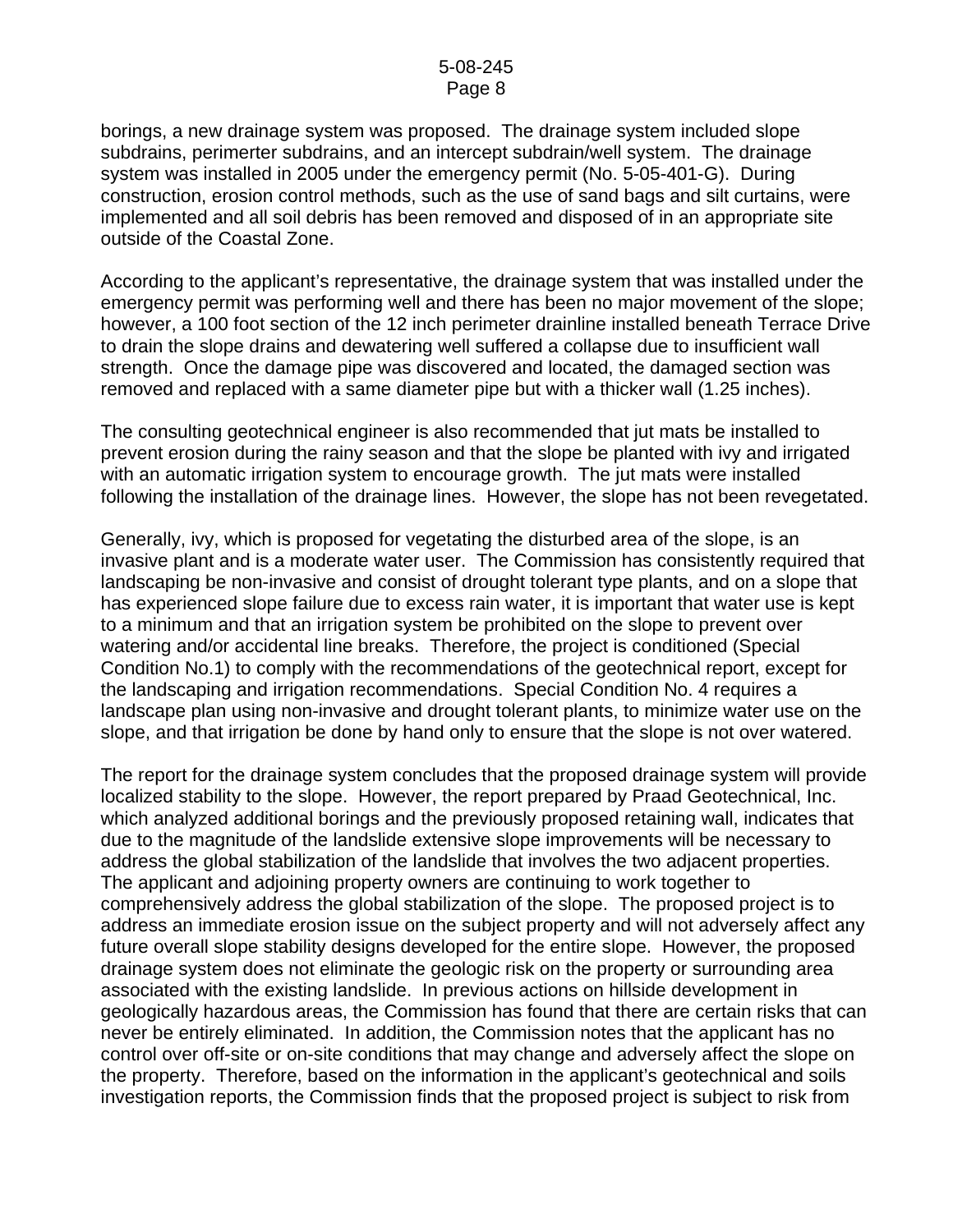erosion and/or slope failure and that the applicant should assume the liability of such risk. Therefore, Special Condition No. 2 requires that the applicant should be aware of such risks and assume any liability associated with the development. The assumption of risk will place the applicant and future owners on notice of the nature of the hazards which may exist on the site and which may adversely affect the stability or safety of the proposed development (Special Condition No. 2).

To ensure measures are incorporated into the project to avoid erosion impacts to the surrounding area this permit is also conditioned in Special Condition No. 1 to require the applicant to conform to geotechnical recommendations to incorporate best management practices regarding grading and erosion. Special Condition No. 3 requires that all disturbed areas outside of the paved roadways shall be restored and landscaped with native and drought tolerant vegetation or hydroseeded with a native seed mix, to reduce soil erosion. As conditioned, the Commission finds that the proposed development is consistent with Section 30253 of the Coastal Act.

## **C. Visual Impacts/Landform Alteration**

Section 30251 of the Coastal Act states:

*The scenic and visual qualities of coastal areas shall be considered and protected as a resource of public importance. Permitted development shall be sited and designed to protect views to and along the ocean and scenic coastal areas, to minimize the alteration of natural land forms, to be visually compatible with the character of the surrounding areas, and, where feasible, to restore and enhance the visual quality in visually degraded areas. New development in highly scenic areas such as those designated in the California Coastline Preservation and Recreation Plan prepared by the Department of Parks and Recreation and by local government shall be subordinate to the character of its setting.* 

The Coastal Act protects public views. In this case, public views are from PCH and the beach and are of the hillsides of the Santa Monica Mountains of Pacific Palisades.

The project is located just inland of Pacific Coast Highway and Will Rogers State Beach (Exhibit No. 1). The construction site is located along the bottom of a slope and is separated from PCH and the beach by 3 to 6 rows of mobile homes within the trailer park. The 4,000 cubic yards of grading involved with the project was mainly the removal of soil that slid onto the trail park's roadway and the minor trenching necessary to install the drain lines. Therefore, other than the removal of the slide material, there was only a minor amount of landform alternation associated with the installation of the drainage system.

The drainage system and grading, which are located along the lower portion of the slope, will not be visible from PCH or the beach. As designed, the existing slope will only be minimally affected near the bottom of the slope along the roadway. The subdrains will be buried along the slope or within the existing roadway, and as conditioned, landscaped. Because of the project site's setback from PCH and existing development that blocks public views of the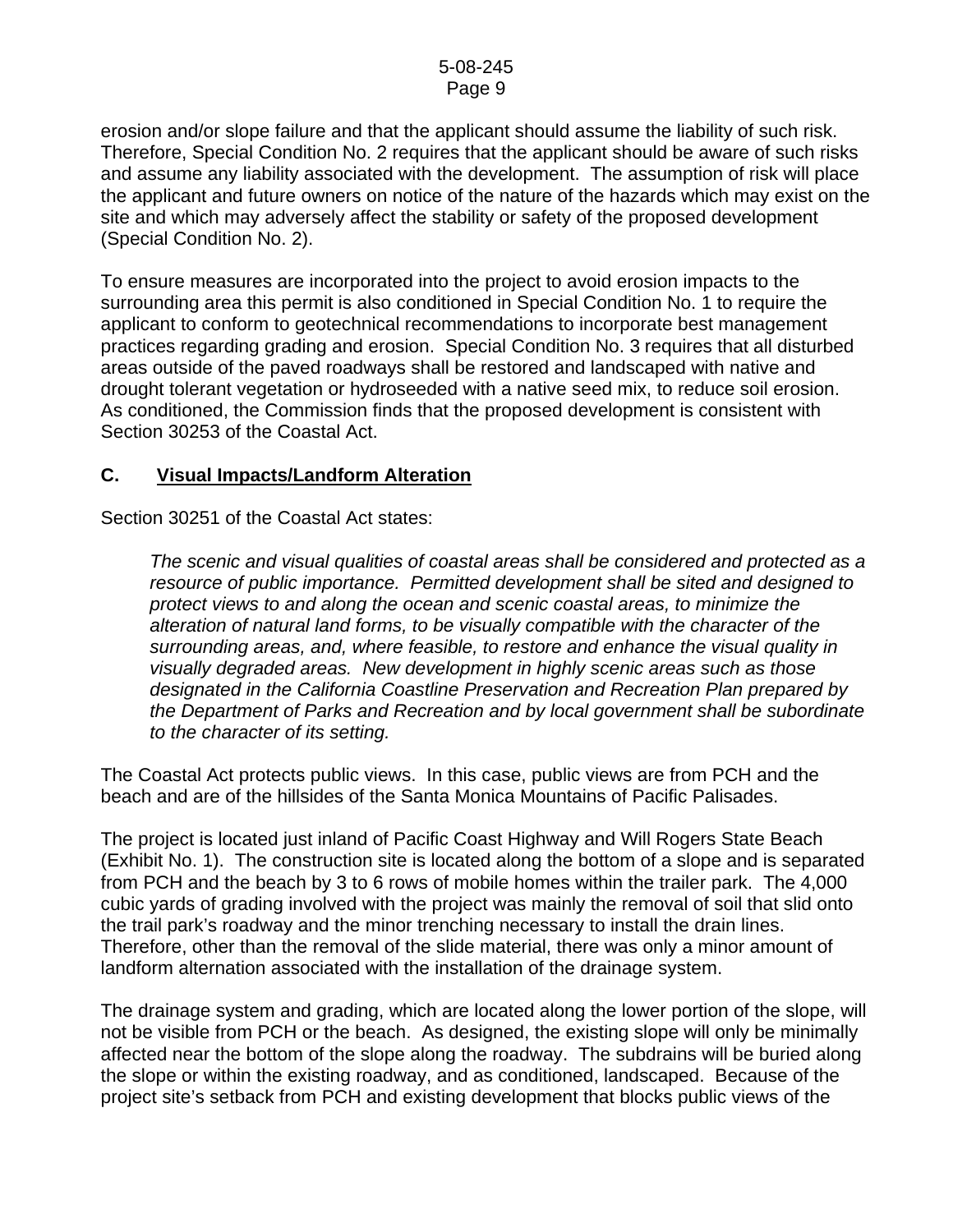area, public visual impacts will be insignificant. Therefore, the project is found consistent with Section 30251 of the Coastal Act.

#### **D. WATER QUALITY**

Section 30230 of the Coastal Act states:

*Marine resources shall be maintained, enhanced, and where feasible, restored. Special protection shall be given to areas and species of special biological or economic significance. Uses of the marine environment shall be carried out in a manner that will sustain the biological productivity of coastal waters and that will maintain healthy populations of all species of marine organisms adequate for long-term commercial, recreational, scientific, and educational purposes.* 

#### Section 30231 of the Coastal Act states:

*The biological productivity and the quality of coastal waters, streams, wetlands, estuaries, and lakes appropriate to maintain optimum populations of marine organisms and for the protection of human health shall be maintained and, where feasible, restored through, among other means, minimizing adverse effects of waste water discharges and entrainment, controlling runoff, preventing depletion of ground water supplies and substantial interference with surface water flow, encouraging waste water reclamation, maintaining natural vegetation buffer areas that protect riparian habitats, and minimizing alteration of natural streams.* 

The development will include trenching, loading debris onto a transport truck and transportation of the debris off-site, use of heavy construction equipment for placing the new sewer and storm drain lines, and pouring concrete and grout for the construction of the new lines and abandonment of the old. These proposed activities will occur adjacent to roadways and drainages that lead to Pacific Coast Highway. If not properly controlled, the proposed activities could have adverse impacts upon water quality resulting in impacts to biological productivity of coastal waters. For instance, trenching and stockpiling of debris or construction material could have adverse impacts if the debris or construction material is allowed to run off down the roadways and into street drains which could eventually end up in the ocean. Also, storage or maintenance of heavy equipment could result in the release of fuel, oil, lubricants, and other materials which could enter and pollute the watershed and adjacent coastal waters. Washing out trucks could result in the discharge of polluted rinse into coastal waters.

Therefore, the Commission imposes Special Condition No. 3 which requires the applicant to implement best management practices. In addition, in order to avoid impacts related to the discharge of sediment from the construction area, the condition requires the applicant to use measures such as sand bags, hay bales and sediment fences to prevent the discharge of sediment from the construction area to coastal waters.

Finally, since the contractor will be responsible for disposing of all material and debris Special Condition No. 3 puts the applicant on notice that disposal of the material within the coastal zone will require an amendment or new coastal development permit.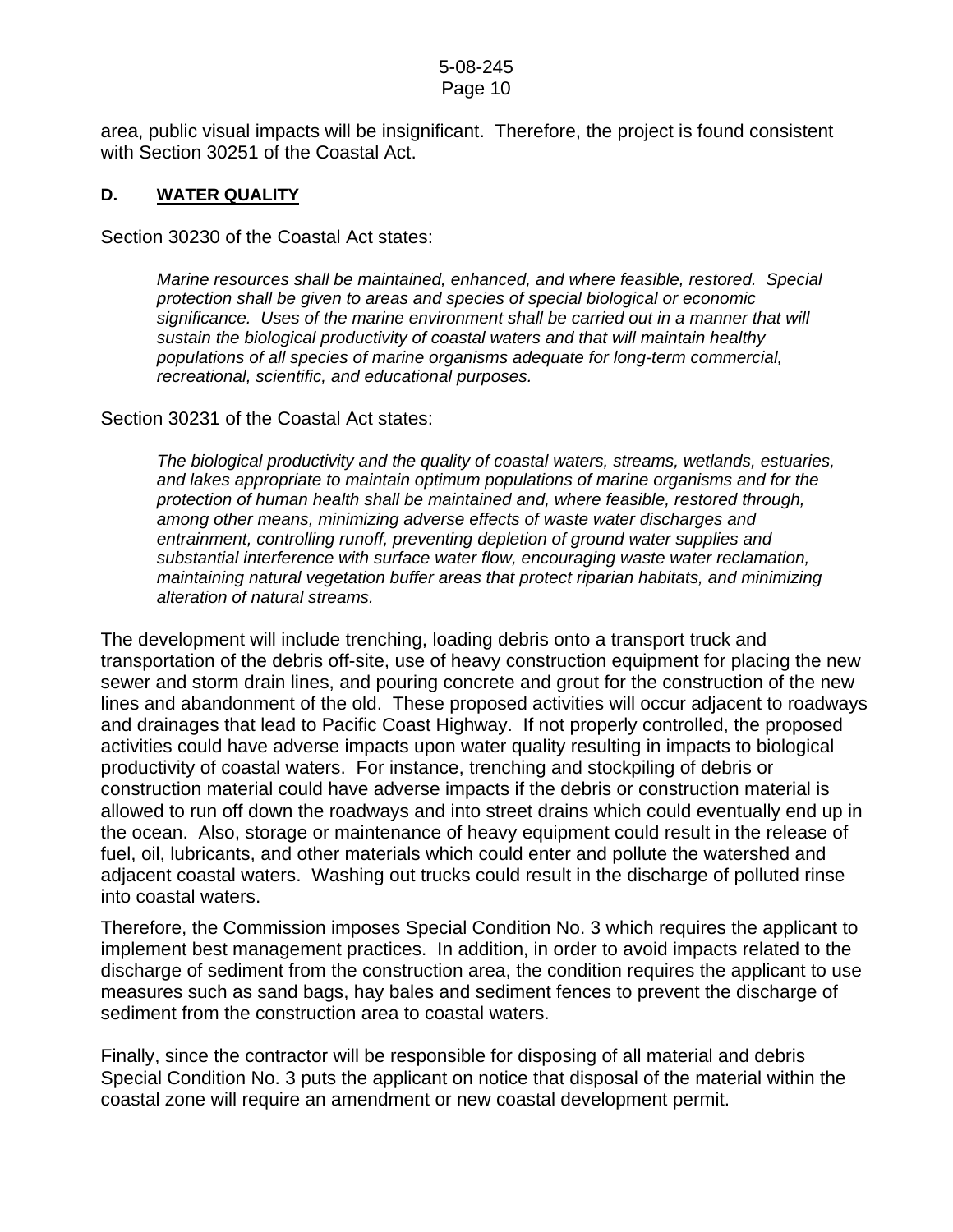However, only as conditioned for appropriate storage of construction materials and equipment, incorporation of best management practices, and identification of a debris disposal site, does the Commission find that the proposed development is consistent with Section 30230 and 30231 of the Coastal Act.

## **E. Local Coastal Program**

Section 30604 (a) of the Coastal Act states:

*Prior to certification of the Local Coastal Program, a Coastal Development Permit shall be issued if the issuing agency, or the Commission on appeal, finds that the proposed development is in conformity with the provisions of Chapter 3 (commencing with Section 30200) of this division and that the permitted development will not prejudice the ability of the local government to prepare a Local Coastal Program that is in conformity with the provisions of Chapter 3.* 

The City of Los Angeles has not prepared a draft Land Use Plan for this planning subarea. However, the City's work program to develop a Local Coastal Program considers natural hazards as an issue for this area of the City. Approval of the proposed development, as conditioned to minimize risks from natural hazards, will not prejudice the City's ability to prepare a certifiable Local Coastal Program. The Commission, therefore, finds that the proposed project is consistent with the provisions of Section 30604 (a) of the Coastal Act.

## **F. California Environmental Quality Act**

Section 13096(a) of the Commission's administrative regulations requires Commission approval of coastal development permit applications to be supported by a finding showing the application, as conditioned by any conditions of approval, to be consistent with any applicable requirements of the California Environmental Quality Act (CEQA). Section 21080.5(d)(2)(A) of CEQA prohibits a proposed development from being approved if there are feasible alternatives or feasible mitigation measures available, which would substantially lessen any significant adverse effect which the activity may have on the environment.

For the part of the proposed development that is being approved, with conditions, there are no feasible alternatives or mitigation measures (beyond the conditions imposed) available which would substantially lessen any significant adverse impact which the activity may have on the environment. Therefore, the proposed project is found consistent with CEQA and the policies of the Coastal Act.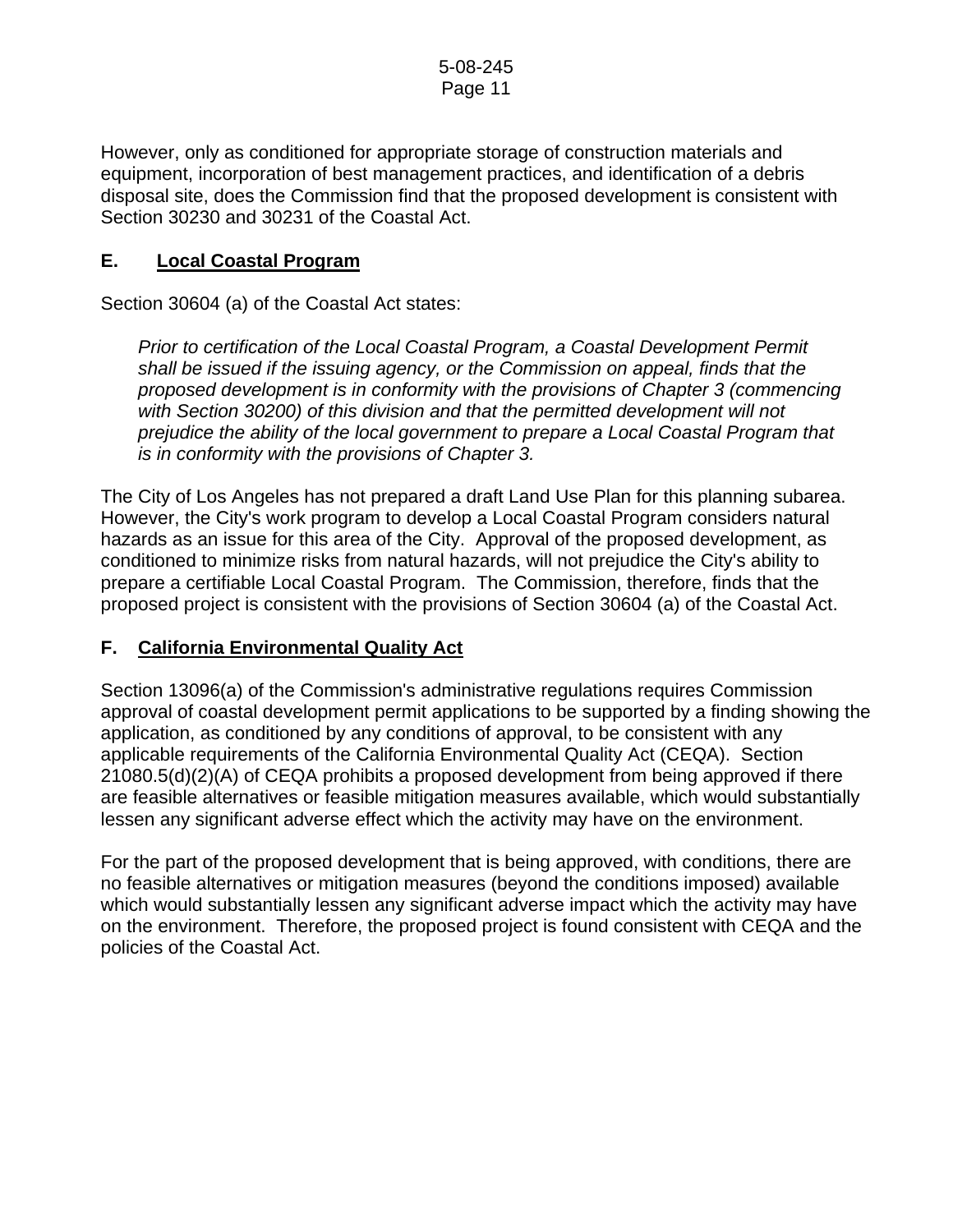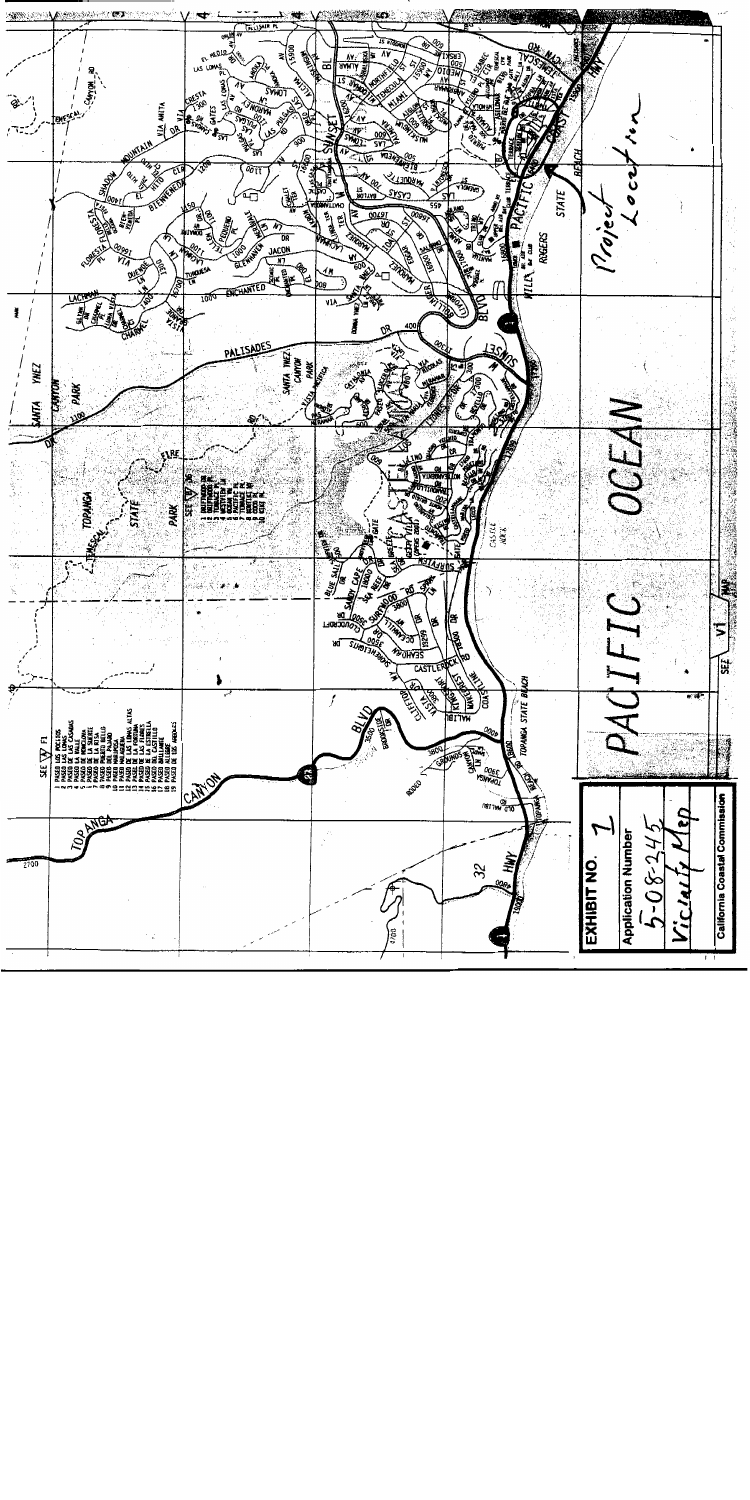

Los Angeles, CA. 2007-2008 - 4414-021-025, 16321 PACIFIC COAST HWY. PACIFIC PALISADES AD 80272-4686, 369-1761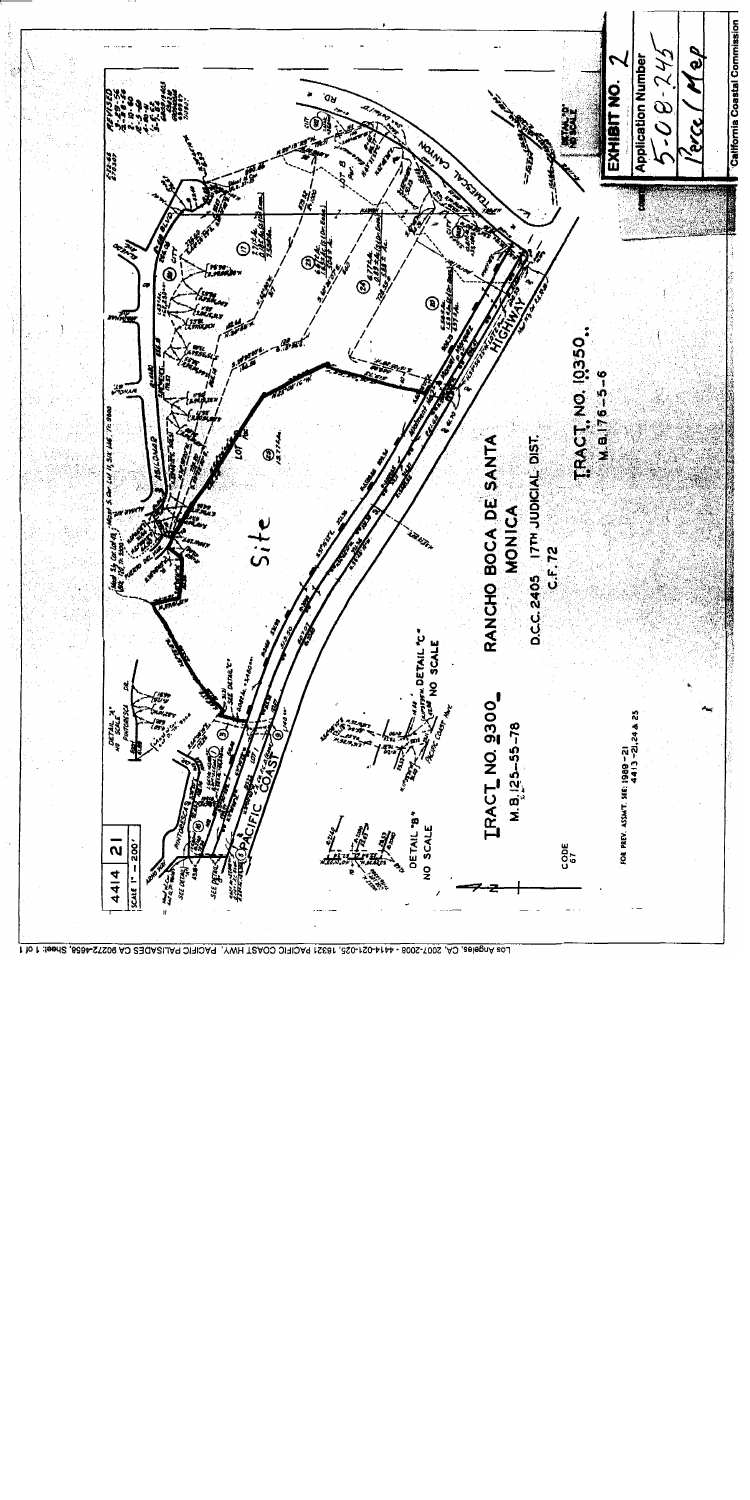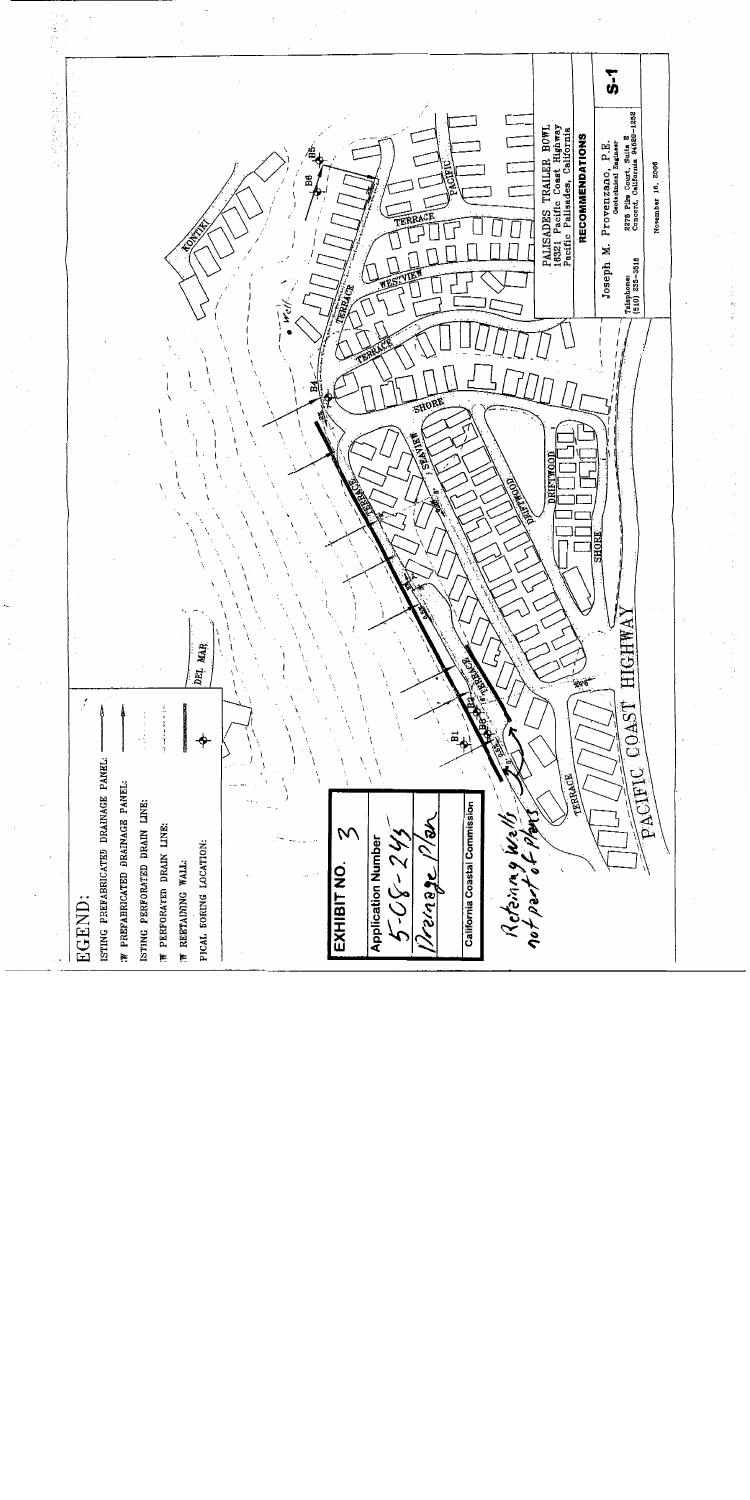